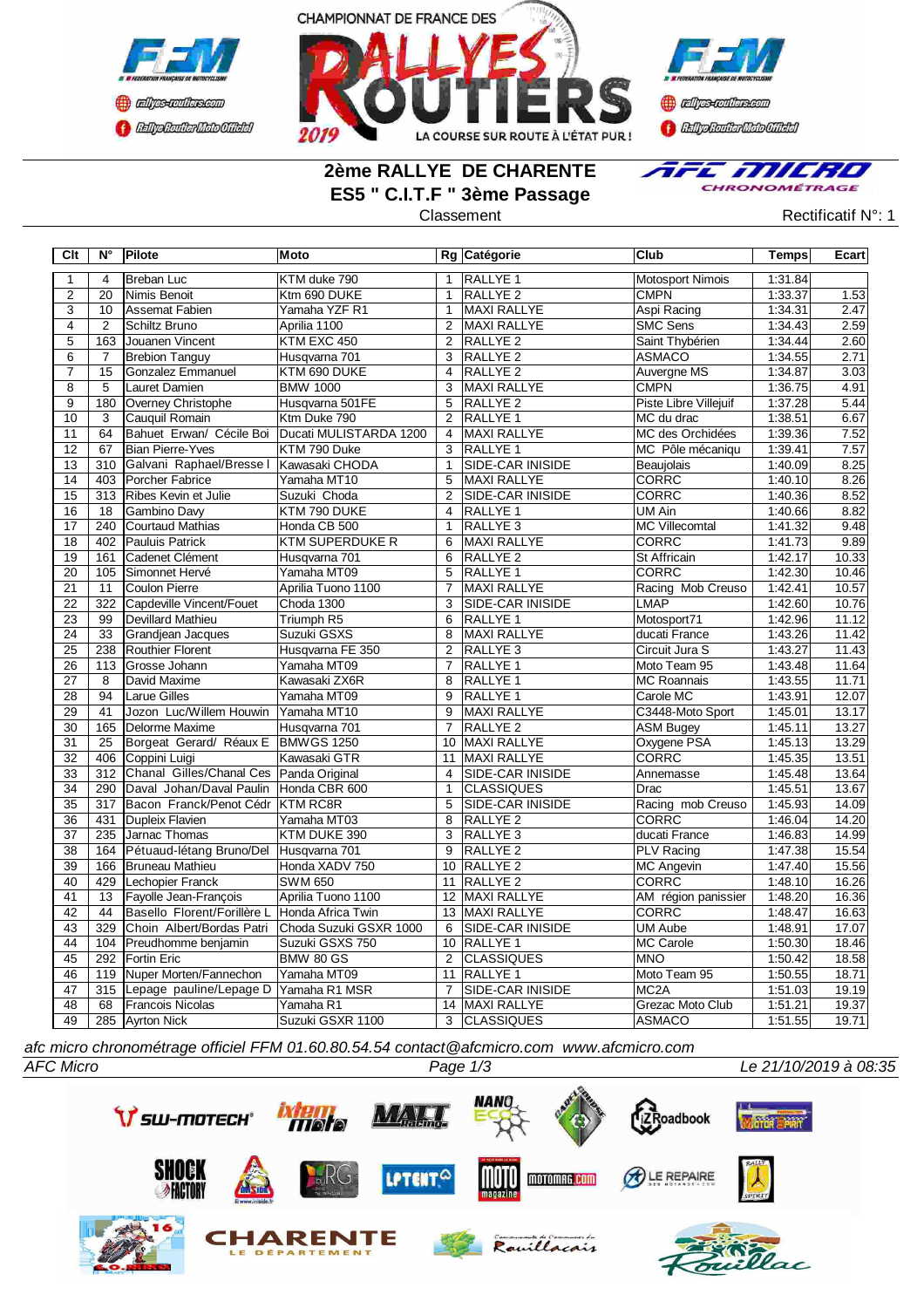



**Confederation CENTRAL MEDICATE** 

# 2ème RALLYE DE CHARENTE ES5 " C.I.T.F " 3ème Passage

AFE MILRO CHRONOMÉTRAGE

Classement **Rectificatif N°: 1** Classement

| Clt             | $N^{\circ}$     | Pilote                                 | Moto                        |                 | Rg Catégorie            | Club                   | <b>Temps</b> | Ecart |
|-----------------|-----------------|----------------------------------------|-----------------------------|-----------------|-------------------------|------------------------|--------------|-------|
| 50              | 54              | Deburck Philippe                       | <b>KTM Adventure</b>        | 15              | MAXI RALLYE             | Enduro Club de Ver     | 1:51.64      | 19.80 |
| 51              | 51              | Pelaez Sylvain                         | Ducati Panigale V4          |                 | 16 MAXI RALLYE          | CMPN                   | 1:51.90      | 20.06 |
| 52              | 42              | Vermorel Sylvain                       | Ktm 1290 SUPERDUKER         | 17              | <b>MAXI RALLYE</b>      | picarloux              | 1:52.14      | 20.30 |
| 53              | $\overline{26}$ | <b>Connan Yannick</b>                  | Aprilia Tuono 1100          | $\overline{18}$ | <b>MAXI RALLYE</b>      | ducati France          | 1:52.64      | 20.80 |
| $\overline{54}$ | 296             | Pigeat Richard                         | Ducati 900 SUPERSPORT       | $\overline{4}$  | <b>CLASSIQUES</b>       | Racing Mob Creuso      | 1:52.67      | 20.83 |
| 55              | 241             | <b>Groland Raphael</b>                 | Honda CB 500 M              | $\overline{4}$  | RALLYE <sub>3</sub>     | Team 6e avenue         | 1:53.09      | 21.25 |
| $\overline{56}$ | 303             | Crescenzo Sébastien                    | Honda CBR 900               | $\overline{5}$  | <b>CLASSIQUES</b>       | motosport71            | 1:53.55      | 21.71 |
| 57              | 27              | Vaugelade Jean-Pierre                  | Aprilia RSV4                | 19              | MAXI RALLYE             | <b>MC Argentonnais</b> | 1:53.73      | 21.89 |
| $\overline{58}$ | 59              | Stephan Pierre/Brunet Elo Triumph 1050 |                             | 20              | MAXI RALLYE             | Moto Team 95           | 1:53.74      | 21.90 |
| 59              | 21              | Maurel Eric                            | Aprilia Tuono 1100          | 21              | MAXI RALLYE             | Senas Durance          | 1:53.88      | 22.04 |
| 60              | 117             | Brousté Laurent                        | Triumph R 675               | 12              | RALLYE 1                | <b>MTTH</b>            | 1:54.02      | 22.18 |
| 61              | 294             | Palicot Grégory                        | Honda CBR 600               | 6               | <b>CLASSIQUES</b>       | <b>ACO</b>             | 1:54.23      | 22.39 |
| 62              | 291             | <b>Theillac Thierry</b>                | Ducati SUPERSPORT 900       | $\overline{7}$  | <b>CLASSIQUES</b>       | <b>MC Angoumoisin</b>  | 1:54.47      | 22.63 |
| 63              | 411             | Gate Damien                            | Triumph 675                 | 13              | <b>RALLYE 1</b>         | <b>CORRC</b>           | 1:54.85      | 23.01 |
| 64              | 123             | Moreau Loane                           | Triumph 675                 | 14              | RALLYE 1                | ASM Armagnac Big       | 1:55.06      | 23.22 |
| 65              | 334             | Titard J-Iouis/Eragne Flori            | Choda suzuki 1300           | 8               | SIDE-CAR INISIDE        | Trélivan               | 1:55.23      | 23.39 |
| 66              | 293             | Duris Jean-Luc                         | Honda CBR 900               | 8               | <b>CLASSIQUES</b>       | Activebike             | 1:55.26      | 23.42 |
| 67              | 162             | Dupuis-Maurin Valeryane                | Kawasaki ER6M               | 12              | RALLYE <sub>2</sub>     | Drac                   | 1:55.75      | 23.91 |
| 68              | 430             | Spinoza laurent                        | Honda CB 500                | 13              | RALLYE <sub>2</sub>     | <b>CORRC</b>           | 1:55.76      | 23.92 |
| 69              | 274             | Lacoste Christian                      | <b>BMW 750</b>              | $\mathbf{1}$    | <b>ANCIENNES</b>        | UM Ain                 | 1:55.76      | 23.92 |
| 70              | 400             | Baudot Pascal                          | <b>BMW 1150 GS</b>          | 22              | MAXI RALLYE             | <b>CORRC</b>           | 1:56.01      | 24.17 |
| 71              | 421             | <b>Bertrand Guillaume</b>              | Kawasaki ZX750L             | $\overline{15}$ | <b>RALLYE 1</b>         | <b>CORRC</b>           | 1:56.10      | 24.26 |
| $\overline{72}$ | 46              | Dosmas Philippe et Moniq BMW GS 1200   |                             | $\overline{23}$ | MAXI RALLYE             | la main au panier      | 1:56.14      | 24.30 |
| $\overline{73}$ | 160             | <b>Bousselin Philippe</b>              | KTM DUKE 690                | 14              | <b>RALLYE 2</b>         | MC virée en Livrado    | 1:56.58      | 24.74 |
| $\overline{74}$ | 412             | D'abrigeon Franck                      | Triumph 675                 | 16              | <b>RALLYE 1</b>         | <b>CORRC</b>           | 1:57.16      | 25.32 |
| 75              | 434             | Viard Aline                            | Kawasaki Ninja              | 5               | RALLYE 3                | CORRC                  | 1:57.32      | 25.48 |
| 76              | 233             | <b>Colliot Philippe</b>                | <b>KTM 390</b>              | 6               | RALLYE 3                | Avenir Moto            | 1:57.56      | 25.72 |
| 77              | 167             | Molinet Denis                          | Kawasaki 650                | 15              | RALLYE <sub>2</sub>     | Moto club Dauphino     | 1:58.41      | 26.57 |
| 78              | 439             | <b>Beneston Didier</b>                 | Honda CBR 600               | 9               | <b>CLASSIQUES</b>       | <b>CORRC</b>           | 1:58.66      | 26.82 |
| 79              | 108             | Gilli Aurélien                         | Yamaha MT07                 | 17              | RALLYE 1                | Pit lane endurance     | 1:58.92      | 27.08 |
| 80              | 426             | Dubuc Pierre-Adrien                    | Kawasaki ER6                | $\overline{16}$ | <b>RALLYE 2</b>         | <b>CORRC</b>           | 1:59.21      | 27.37 |
| 81              | 407             | Boisserie Philippe/Dideric             | <b>BMW RT 1250</b>          | $\overline{24}$ | <b>MAXI RALLYE</b>      | <b>CORRC</b>           | 1:59.35      | 27.51 |
| $\overline{82}$ | $\overline{58}$ | Bourgeois Frédéric                     | <b>KTM SUPERDUKE R</b>      | $\overline{25}$ | <b>MAXI RALLYE</b>      | Carole MC              | 2:00.35      | 28.51 |
| 83              | 438             | <b>Streiff Laurent</b>                 | Yamaha FZR 600              | 10              | <b>CLASSIQUES</b>       | <b>CORRC</b>           | 2:00.75      | 28.91 |
| 84              | 236             | Crescencio Pedro                       | Kawasaki NINJA 400          | $\overline{7}$  | <b>RALLYE 3</b>         | ASM-ACO                | 2:00.79      | 28.95 |
| 85              | 321             | <b>Bleusez David/Capdeville</b>        | Choda Original              | 9               | <b>SIDE-CAR INISIDE</b> | Racing Mob Creuso      | 2:00.79      | 28.95 |
| 86              | 432             | <b>Richard David</b>                   | <b>KTM DUKE R</b>           | 17              | <b>RALLYE 2</b>         | <b>CORRC</b>           | 2:01.17      | 29.33 |
| 87              | 401             | Monostori Michel                       | <b>BMW TMT2</b>             | 26              | MAXI RALLYE             | CORRC                  | 2:01.18      | 29.34 |
| 88              | 31              | Potier Guillaume                       | Ducati MULTISTRADA          | 27              | MAXI RALLYE             | Nimois                 | 2:02.13      | 30.29 |
| 89              | 55              | Lamour Marc                            | Honda CBRX                  | 28              | MAXI RALLYE             | MC DU VAL DE SE        | 2:03.07      | 31.23 |
| 90              | 173             | Messeghem Christian                    | Kawasaki VERSYS             | 18              | RALLYE <sub>2</sub>     | Moto Club du Com       | 2:03.22      | 31.38 |
| 91              | 330             | Quilbault Jimmy/Pesenti S Honda CBR    |                             | 10              | SIDE-CAR INISIDE        | <b>MC Montgesnois</b>  | 2:03.90      | 32.06 |
| 92              | 415             | Poitevin Julien                        | Honda Hordnet 600           | 18              | <b>RALLYE 1</b>         | <b>CORRC</b>           | 2:04.11      | 32.27 |
| 93              | 271             | Dufour Marc                            | Gauthier F <sub>2</sub> 250 | $\overline{2}$  | <b>ANCIENNES</b>        | <b>CM Beaujolais</b>   | 2:04.65      | 32.81 |
| 94              | 414             | <b>Blay Yohan</b>                      | <b>Honda CBRR</b>           | $\overline{19}$ | <b>RALLYE 1</b>         | <b>CORRC</b>           | 2:04.92      | 33.08 |
| 95              | 261             | Coudurier Thierry / Parent             | Yamaha 350                  | 3               | <b>ANCIENNES</b>        | Arbusigny              | 2:05.16      | 33.32 |
| 96              | 433             | Deberteix Yann                         | Honda CB                    | 8               | <b>RALLYE3</b>          | CORRC                  | 2:06.34      | 34.50 |
| 97              | 422             | Beaumont Aurélien                      | MV Agusta 800               | 20              | RALLYE 1                | CORRC                  | 2:06.58      | 34.74 |
| 98              |                 | 230 Bulot Eric                         | Honda CB                    | $\overline{9}$  | RALLYE <sub>3</sub>     | <b>ASM ACO</b>         | 2:06.62      | 34.78 |

*afc micro chronométrage officiel FFM 01.60.80.54.54 contact@afcmicro.com www.afcmicro.com*